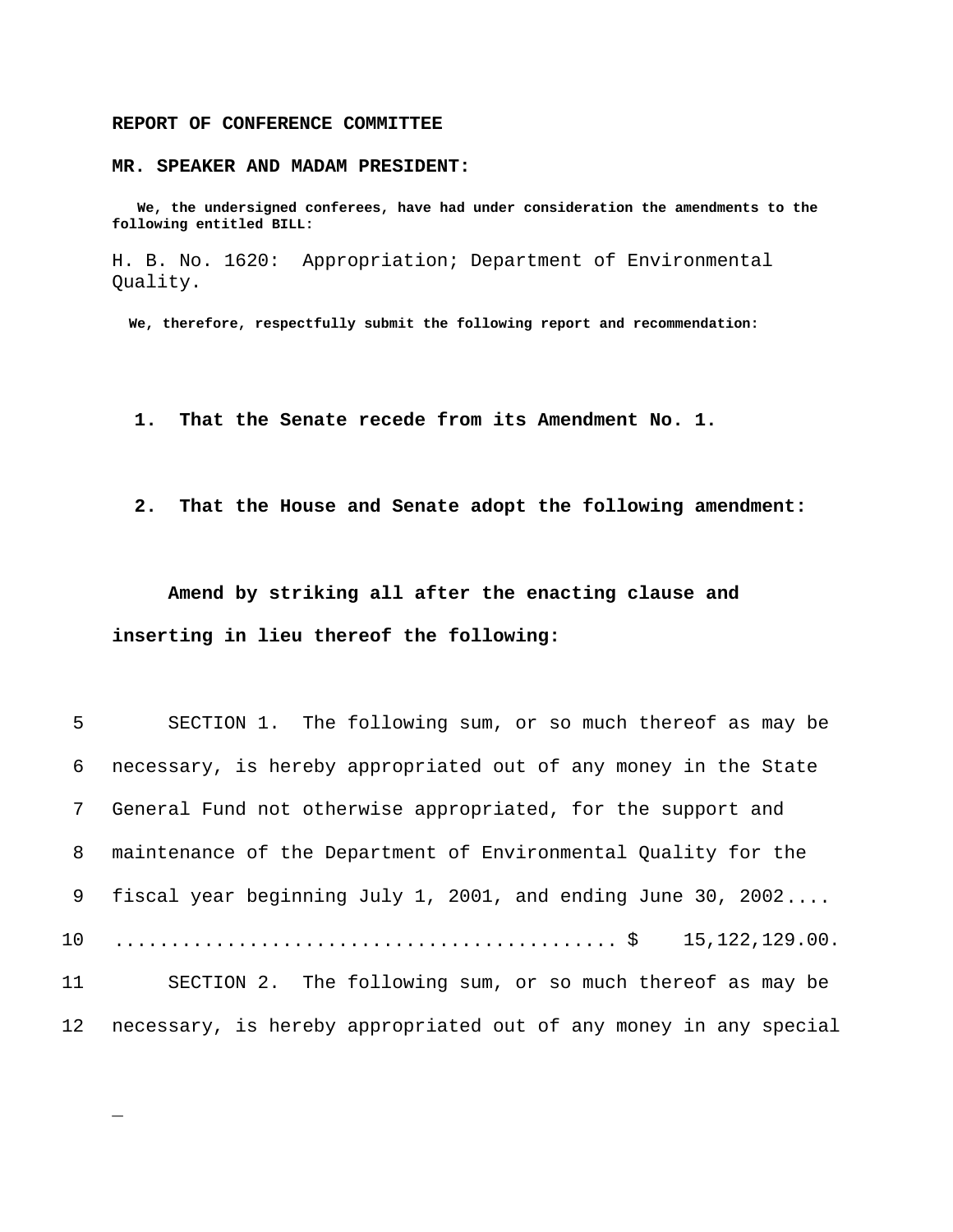13 fund in the State Treasury to the credit of the Department of 14 Environmental Quality which is comprised of special source funds 15 collected by or otherwise available to the department, for the 16 support of the various offices of the department for the fiscal 17 year beginning July 1, 2001, and ending June 30, 2002........... 18 ............................................. \$ 96,553,689.00. 19 SECTION 3. Of the funds appropriated under the provisions 20 of Sections 1 and 2, not more than the amounts set forth below 21 shall be expended for the respective major objects or purposes of 22 expenditure: 23 ENVIRONMENTAL QUALITY - CONSOLIDATED 24 MAJOR OBJECTS OF EXPENDITURE: 25 Personal Services: 26 Salaries, Wages and Fringe Benefits. \$ 23,596,556.00 27 Travel and Subsistence............... 626,826.00 28 Contractual Services...................... 12,958,866.00 29 Commodities............................... 1,075,084.00 30 Capital Outlay: 31 Other Than Equipment................. 0.00 32 Equipment............................ 1,000,114.00 33 Subsidies, Loans and Grants............... 72,418,372.00 34 Total............................... \$ 111,675,818.00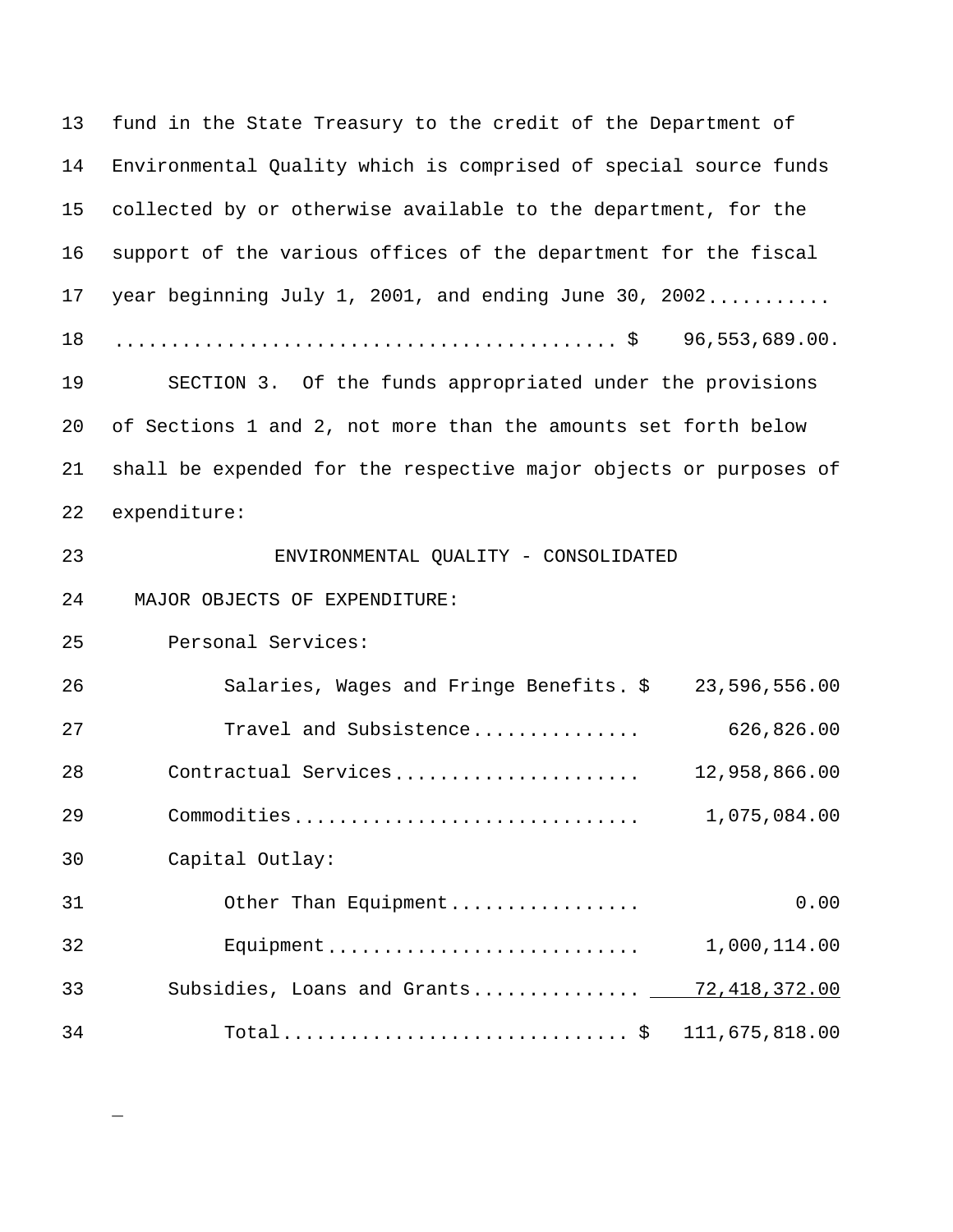35 FUNDING:

\_

36 General Funds............................ \$ 15,122,129.00 37 Special Funds............................. 96,553,689.00 38 Total............................... \$ 111,675,818.00 39 AUTHORIZED POSITIONS: 40 Permanent: Full Time 306 41 Part Time 0 42 Time-Limited: Full Time 210 43 Part Time 0

 With the funds herein appropriated, it is the intention of the Legislature that it shall be the agency's responsibility to make certain that funds required to be appropriated for "Personal Services" for Fiscal Year 2003 do not exceed Fiscal Year 2002 funds appropriated for that purpose, unless programs or positions are added to the agency's Fiscal Year 2003 budget by the Mississippi Legislature. Based on data provided by the Legislative Budget Office, the State Personnel Board shall determine and publish the projected annual cost to fully fund all appropriated positions in compliance with the provisions of this act. It shall be the responsibility of the agency head to insure that no single personnel action increases this projected annual cost and/or the Fiscal Year 2002 appropriation for "Personal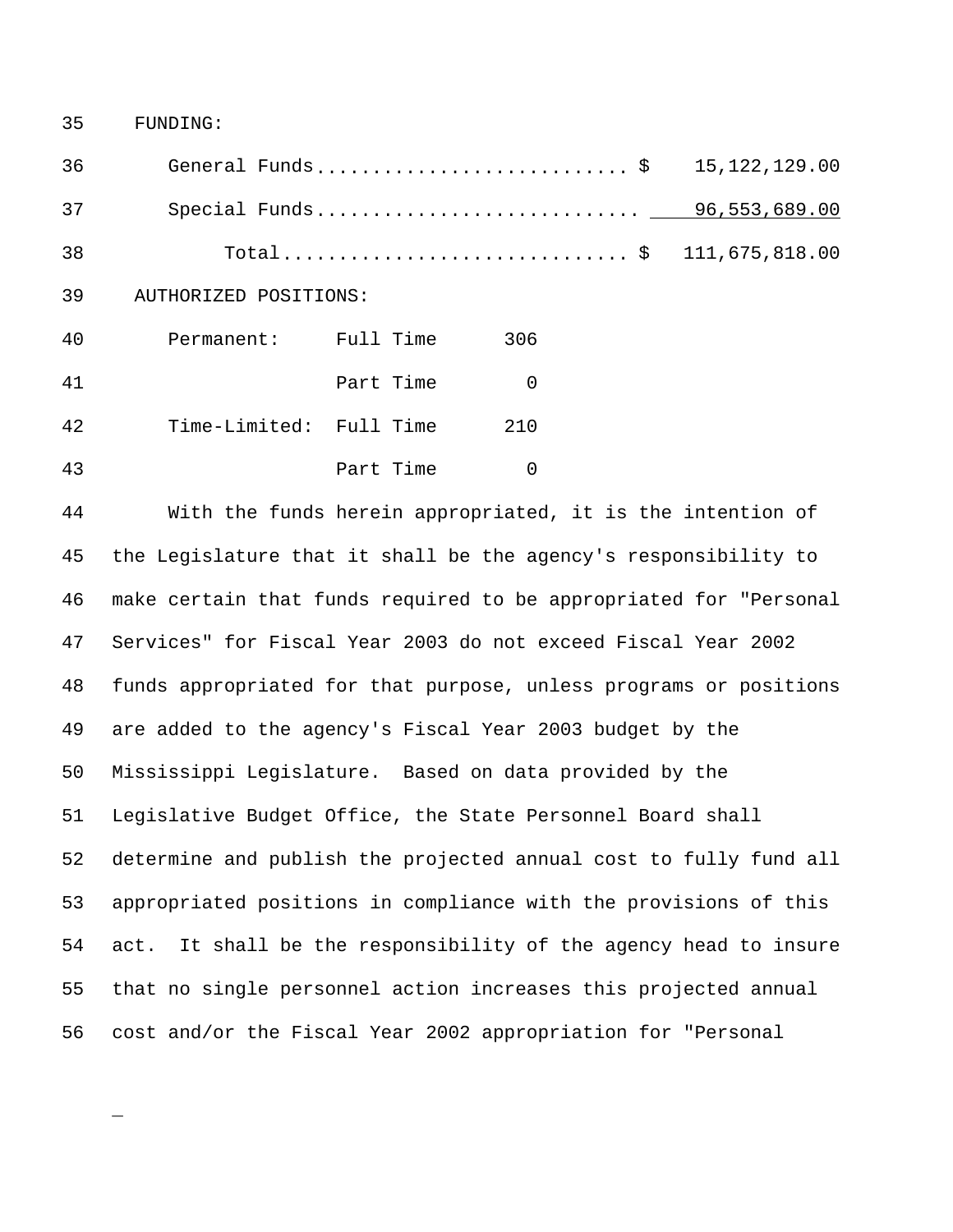Services" when annualized. If, at the end of any calendar month, the State Personnel Board determines that the agency has taken action(s) which would cause the agency to exceed this projected annual cost or the Fiscal Year 2002 "Personal Services" appropriated level, when annualized, then only those actions which reduce the projected annual cost and/or the appropriation requirement will be processed by the State Personnel Board until such time as the requirements of this provision are met.

 Pursuant to policies established by the State Personnel Board, the agency head may, on a case by case basis and from within funds available, recommend equity salary adjustments. Such adjustments shall not be retroactive and may be made when an employee with greater or equal state service experience and qualifications is being paid less than an employee working in the same job classification within the same agency.

 No general funds authorized to be expended herein shall be used to replace federal funds and/or other special funds which are being used for salaries authorized under the provisions of this act and which are withdrawn and no longer available.

 Unless expressly authorized herein by the Legislature, no funds appropriated shall be expended to pay expenses incurred by more than four (4) employees or other representatives of the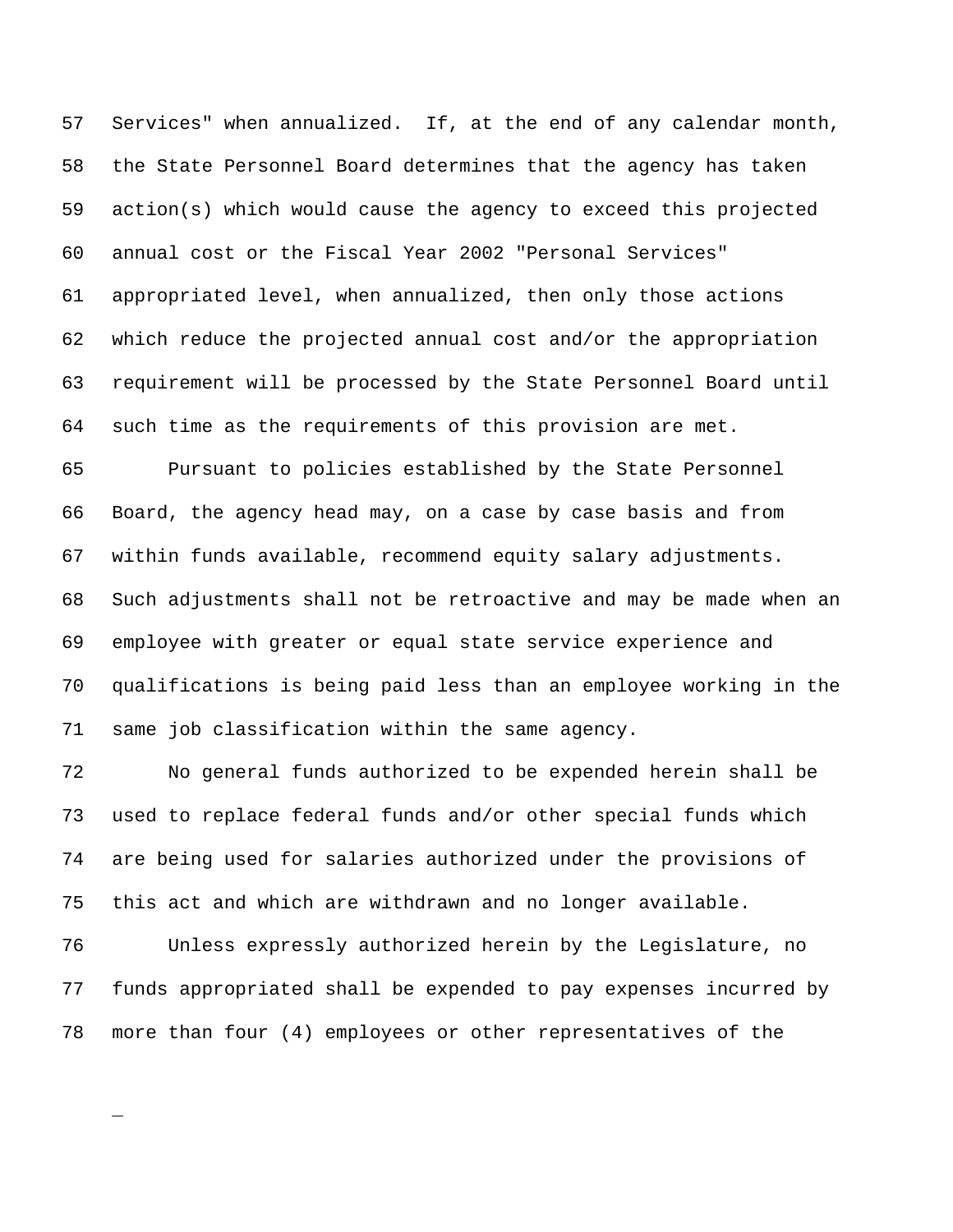agency for attending the same conference, seminar or workshop, either in-state or out-of-state; however, such funds may be expended for expenses incurred by more than four (4) employees or other representatives for attendance at the same conference, seminar or workshop (a) if attendance is required in order to maintain professional certification or licensure, which certification or licensure is required by the employees' job descriptions or by law, or (b) if such expenditure has received the prior written approval of the Department of Finance and Administration.

 SECTION 4. It is the intent of the Legislature that the Department of Environmental Quality shall have authority to escalate the various budgets in both funds and positions, with the approval of the State Fiscal Officer, from any special funds collected or available, in the current fiscal year or any prior fiscal year, not to exceed Five Million Dollars (\$5,000,000.00), to the agency for expenditure. Upon such approval, the Department of Environmental Quality may expend such funds in the manner authorized by law.

 The Executive Director of the Department of Environmental Quality shall submit to the Department of Finance and Administration a certified statement providing a detailed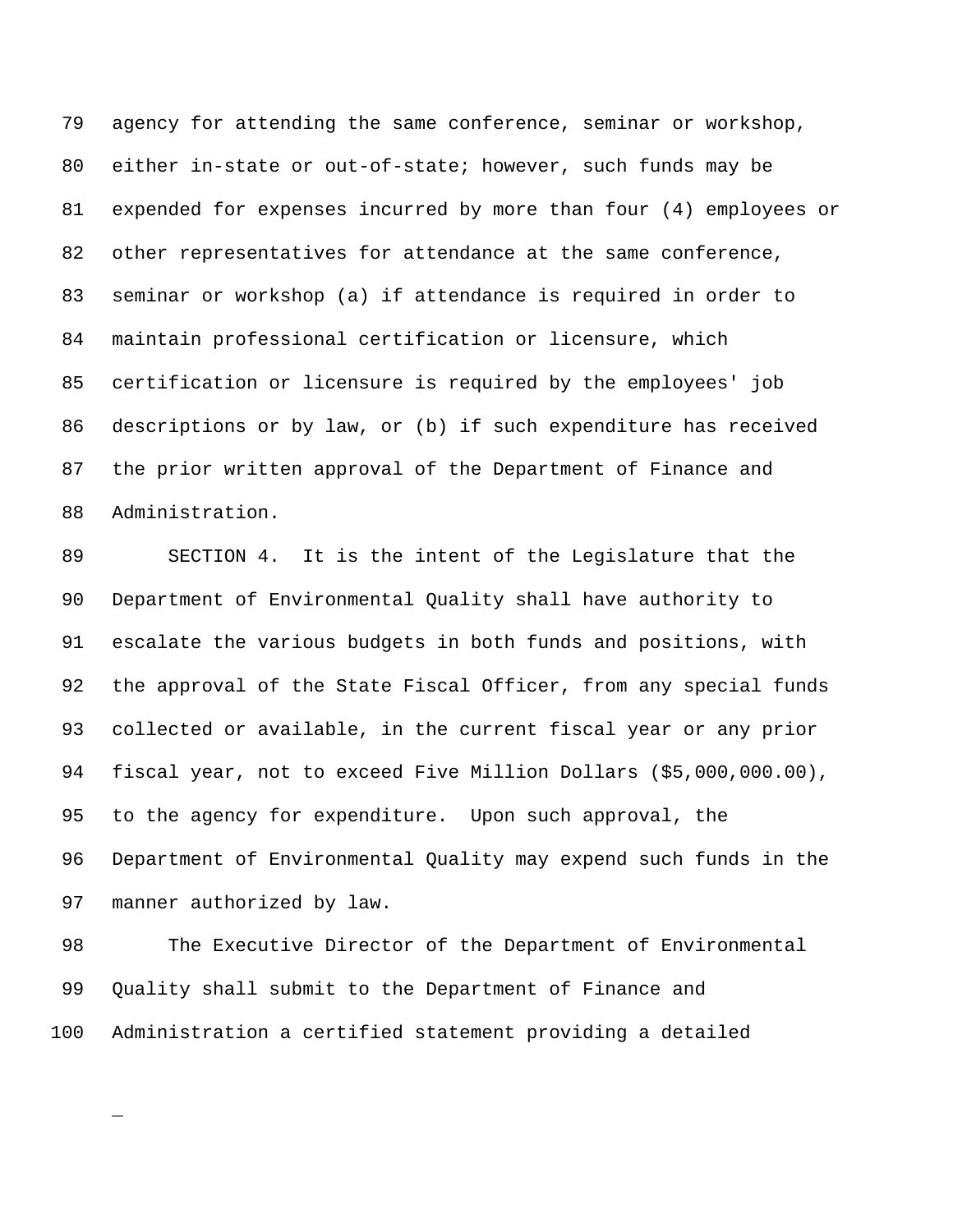explanation for any escalation, including a justification for the establishment of any new positions or reclassification of existing positions and the existence of any required matching funds for those positions, and an assessment of the impact on the agency's general fund budget for the three (3) fiscal years following the fiscal year in which the escalation is requested. SECTION 5. It shall be unlawful for any officer, employee or other person whatsoever to use or permit or authorize the use of any automobile or any other motor vehicle owned by the State of Mississippi or any department, agency or institution thereof for any purpose other than upon the official business of the State of Mississippi or any agency, department or institution thereof.

 It is the intent of the Legislature that motor vehicles authorized to be owned and operated by this agency shall comply with Sections 25-1-77 through 25-1-93, Mississippi Code of 1972. SECTION 6. In compliance with the "Mississippi Performance Budget and Strategic Planning Act of 1994," it is the intent of the Legislature that the funds provided herein shall be utilized in the most efficient and effective manner possible to achieve the intended mission of this agency. Based on the funding authorized, this agency shall make every effort to attain the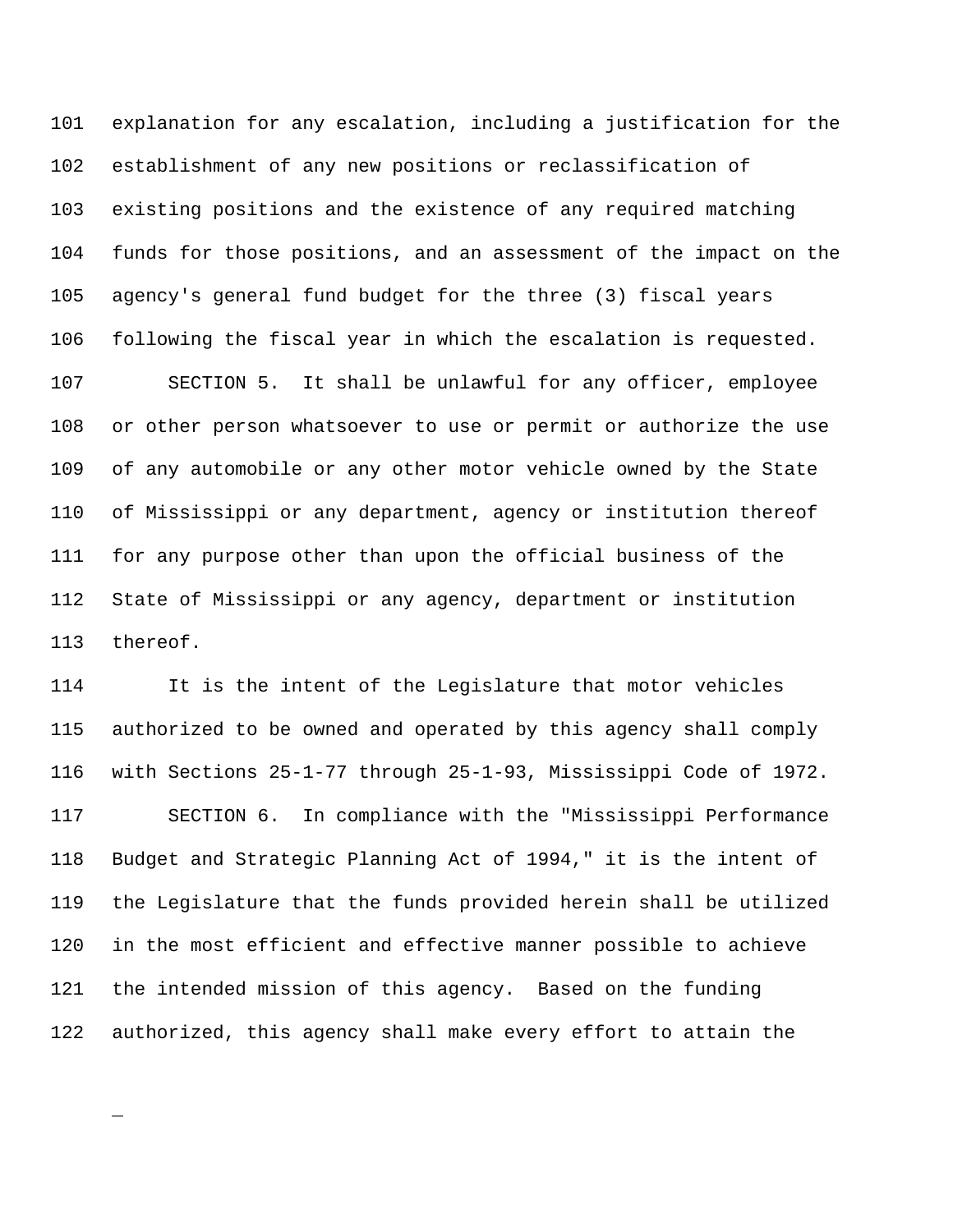| 123 | targeted performance measures provided below: |                |
|-----|-----------------------------------------------|----------------|
| 124 |                                               | FY02           |
| 125 | Performance Measures                          | Target         |
| 126 | Pollution Control                             |                |
| 127 | Air-Compliance Assurance Activities (Actions) | 1,730          |
| 128 | Air-Permits Issued (Permits)                  | 319            |
| 129 | Asbestos-Persons Certified (Persons)          | 1,100          |
| 130 | RCRA-Inspections (Actions)                    | 141            |
| 131 | RCRA-Permit Actions Taken (Actions)           | $\overline{4}$ |
| 132 | Wst Tires-Compliance Assurance (Actions)      | 415            |
| 133 | Sld Waste-Pemits Processed (Permits)          | 100            |
| 134 | SRF Water-Inspections (Sites)                 | 2,585          |
| 135 | SRF Water-NPDES Permits Issued (Permits)      | 236            |
| 136 | SRF Admin-Fed/State Match Funds (Percent)     | 90             |
| 137 | Construction Grants                           |                |
| 138 | Federal/State Match Funds Awarded (Percent)   | 90             |
| 139 | Recipient Compliance with Loan Agreement      | 90             |
| 140 | Land & Water                                  |                |
| 141 | Water Levels Measured (Actions)               | 1,100          |
| 142 | Test/Data Collection Wells                    | 1,650          |
| 143 | Water Withdrawal Permits Issued               | 4,000          |
| 144 | Driller Licenses Issued                       | 200            |

 $\overline{\phantom{0}}$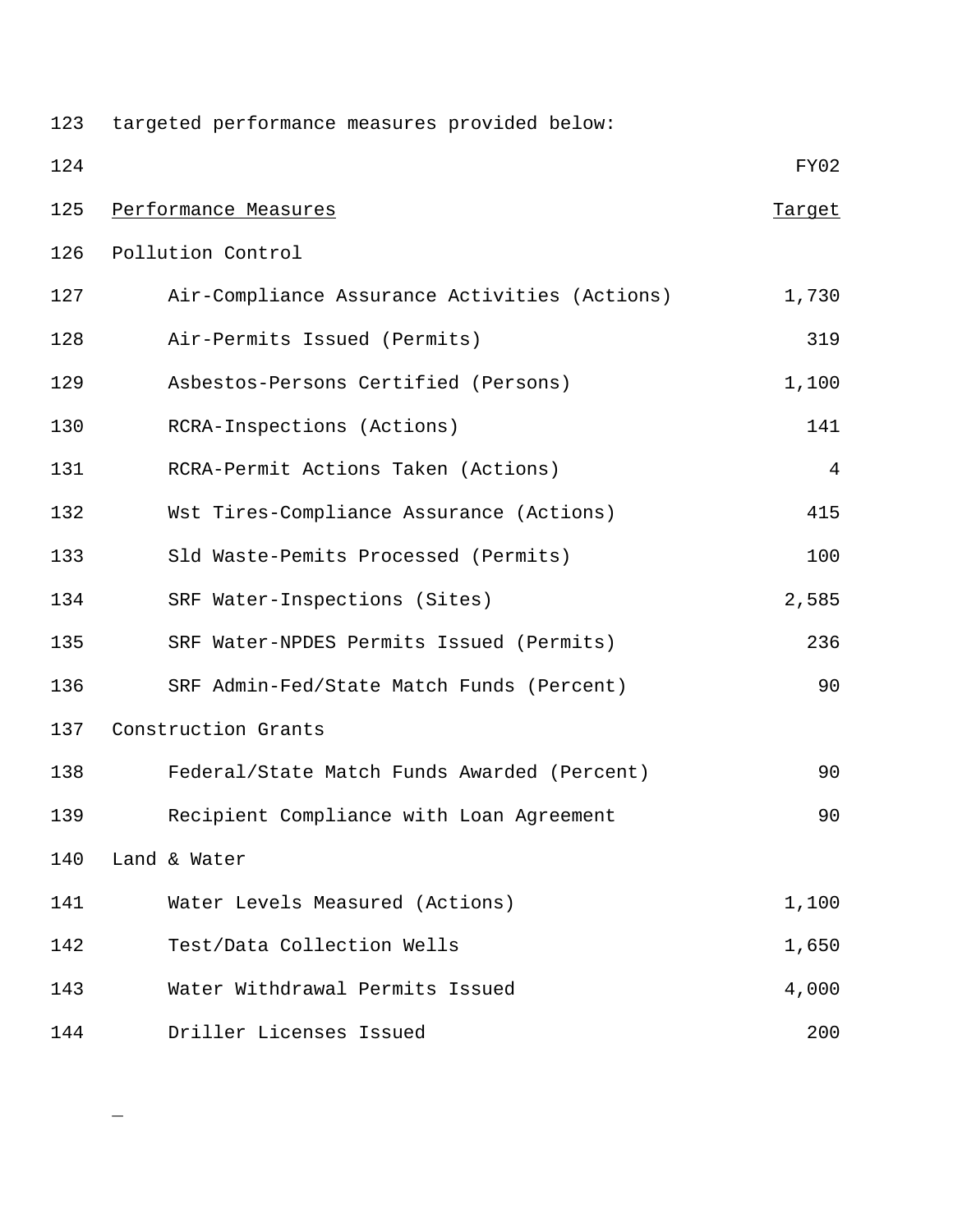Dams Inspected 120

Geology

\_

| 147 | Leases/Permits Issued      |       |
|-----|----------------------------|-------|
| 148 | Quadrangles Mapped (Sites) | 10    |
| 149 | Test Holes Drilled         | 15    |
| 150 | Mines Inspected            | 1,450 |

 A reporting of the degree to which the performance targets set above have been or are being achieved shall be provided in the agency's budget request submitted to the Joint Legislative Budget Committee for Fiscal Year 2003.

 SECTION 7. Of the funds appropriated in Section 2 and allocated in Section 3, an amount no greater than Three Hundred Twenty Thousand Dollars (\$320,000.00) shall be derived from the Pollution Emergency Fund within the Pollution Operating Fund and shall be transferred to the Department of Finance and Administration.

 SECTION 8. Of the funds appropriated in Section 2 and allocated in Section 3, an amount no greater than One Hundred Fifty Thousand Dollars (\$150,000.00) shall be derived from the Pollution Emergency Fund within the Pollution Operating Fund for transfer to the Department of Environmental Quality - Office of Administrative Services for support of Legal Division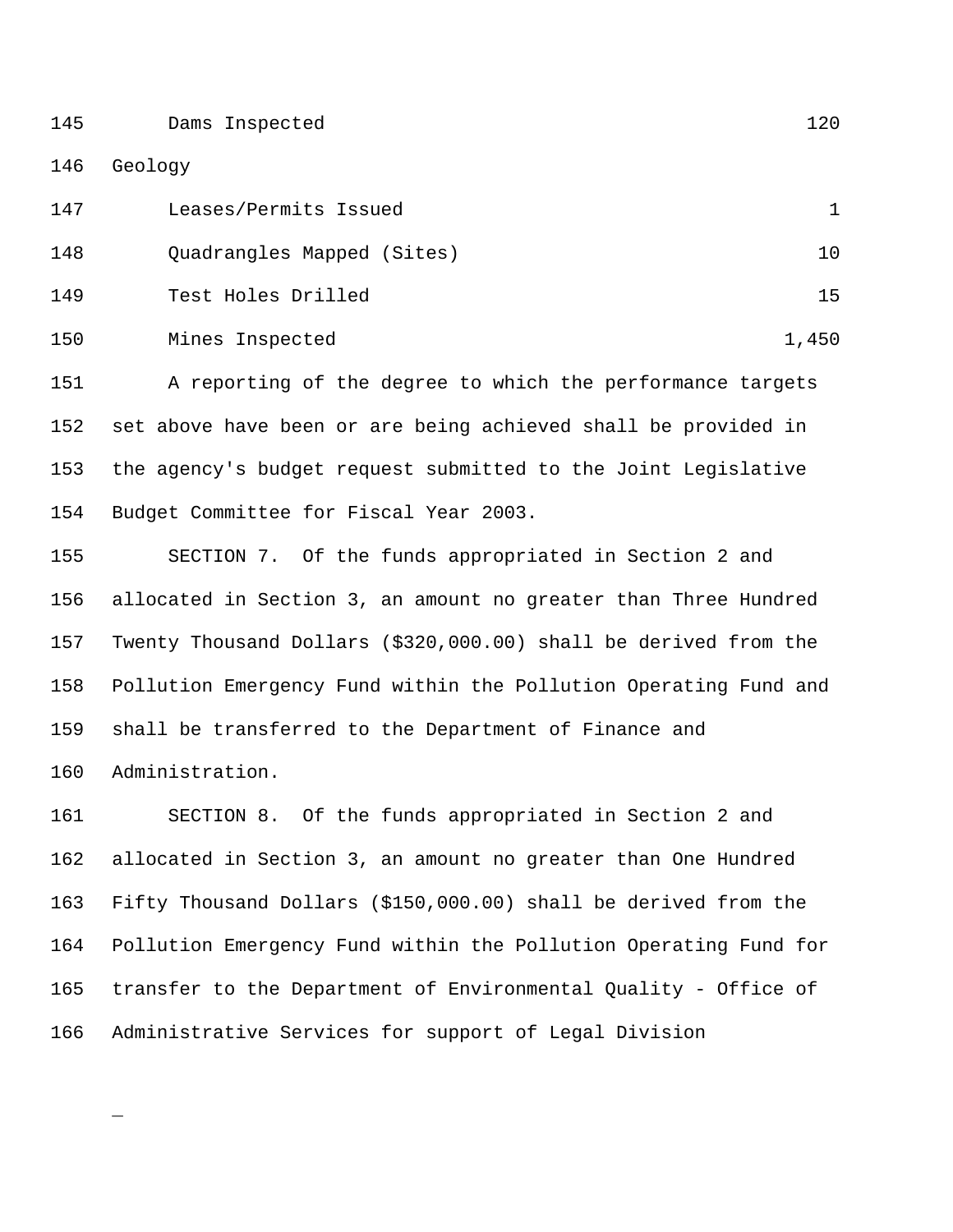environmental protection activities.

\_

 SECTION 9. The Department of Environmental Quality (DEQ) may request that the Mississippi Development Authority (MDA) staff shall provide an economic viability assessment for any complete application or group of related complete applications submitted to DEQ after July 1, 1999, for which DEQ estimates that DEQ will be required to devote extraordinary effort to process the application or group of related applications within the one hundred and eighty (180) days required by Section 49-17-29(3)(c). 176 For purposes of this paragraph, "extraordinary effort" means the constant dedication of more than three (3) full-time equivalent positions for a period of at least one hundred eighty (180) days. 179 The economic viability assessment shall include, but not be limited to: (i) An analysis of the current and future market viability of the project concerning which application(s) has been made to DEQ; and (ii) an analysis of the applicant's economic ability to construct, develop, maintain and operate the project as described in the application(s) submitted to DEQ. If the economic viability assessment concludes that the project is not economically viable for any reason, DEQ shall suspend processing the permit application(s), notwithstanding the provisions of Section 49-17-29(3)(c). Within thirty (30) days of the decision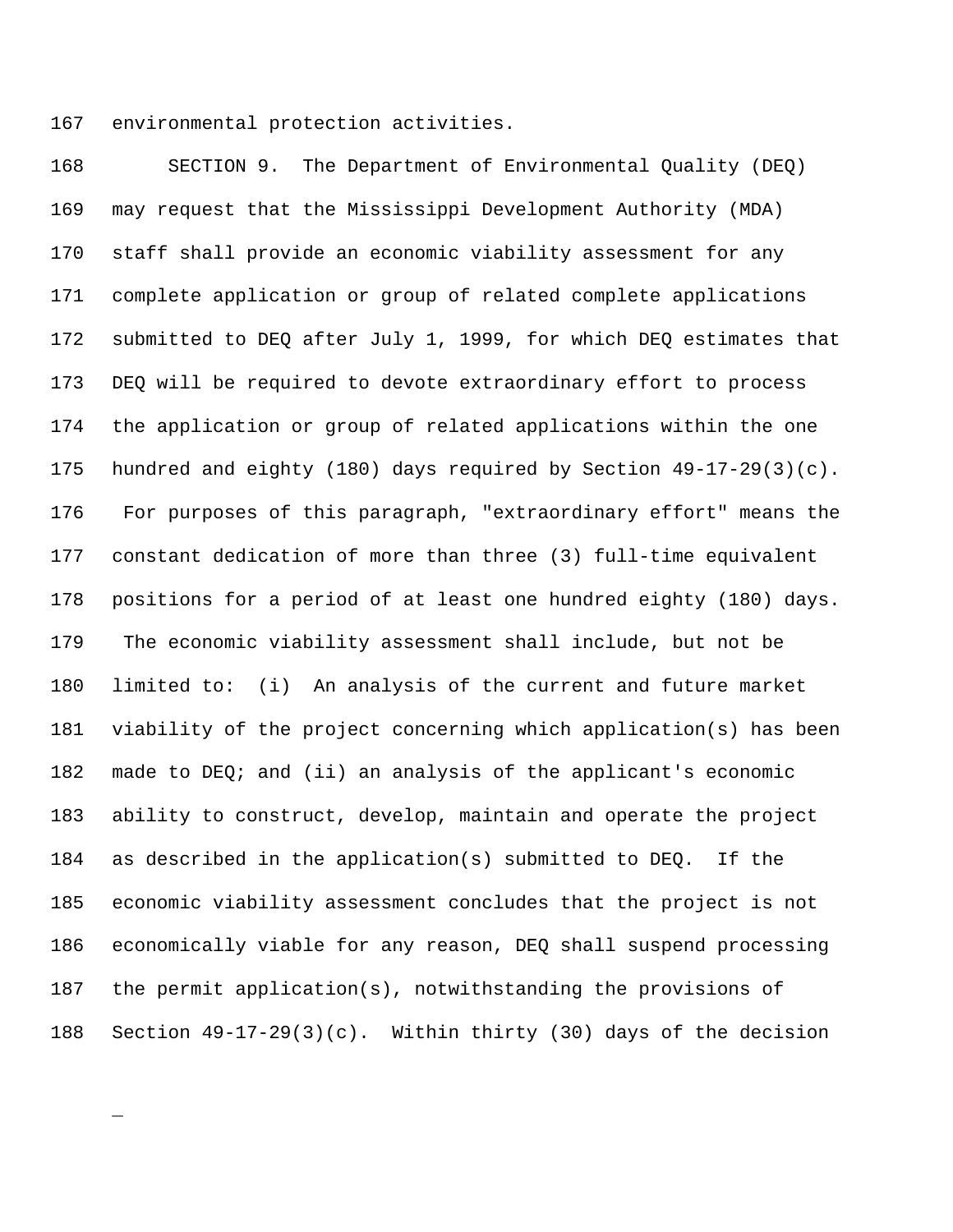of MDA staff, the permit applicant may present any additional information on its behalf to the Executive Director of MDA, and the Executive Director shall review the MDA staff assessment. If additional information is received in writing from the applicant, the Executive Director of MDA shall make a decision in review of the MDA staff decision within sixty (60) days of the staff decision, and the decision of the Executive Director of MDA shall be the final administrative action of MDA in the matter.

 SECTION 10. It is the intention of the Legislature that the Executive Director of the Department of Environmental Quality may authorize increases in major objects of expenditure in total amounts not to exceed twenty-five percent (25%) of the appropriated amount of each major object of expenditure, provided that other major objects of expenditure are decreased by a corresponding dollar amount. However, no transfers shall be authorized which increase the major object of expenditure "Salaries, Wages and Fringe Benefits."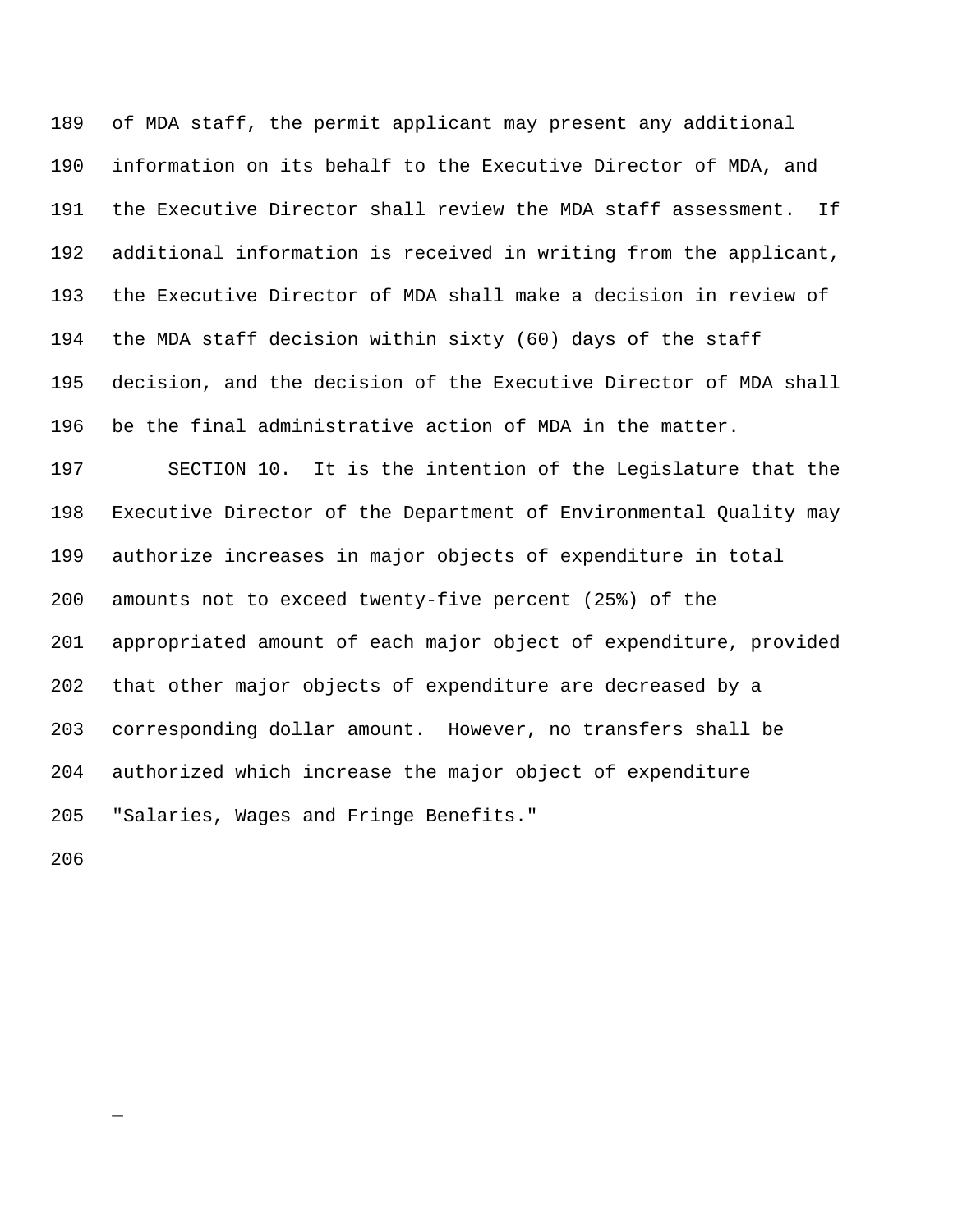SECTION 11. The following sum, or so much as may be necessary, is hereby reappropriated out of any money in the State General Fund not otherwise appropriated, to the Department of Environmental Quality for the purpose of reauthorizing the expenditure of the State General Funds, as authorized in Senate Bill No. 2531, Regular Session of 2000, for the purpose of initiating the development of a Digital Land Base Computer Model of the State of Mississippi, for the fiscal year beginning July 1, 2001, and ending June 30, 2002......................................................\$ 400,000.00. It is the intention of the Legislature that with the funds provided in this 14 section, the Department of Environmental Quality is directed to initiate the development of a Digital Land Base Computer Model of the State of Mississippi.

17 Notwithstanding the amount reappropriated under the provisions of this section, in no event shall the amount expended exceed the unexpended balance as of June 30, 2001.

 SECTION 12. With the funds appropriated herein, the Department of Environmental Quality is authorized to make payment for expenses incurred during previous fiscal years as follows:

| 23 | Vendor                           | <b>Fiscal Year</b> | Amount        |
|----|----------------------------------|--------------------|---------------|
| 24 | Chevron                          | 1998/1999          | \$150.38      |
| 25 | <b>University of Mississippi</b> | 1999               | 155.69<br>\$. |
| 26 | <b>University of Mississippi</b> | 1999               | \$7,080.97    |

 SECTION 13. The money herein appropriated shall be paid by the State Treasurer out of any money in the State Treasury to the credit of the proper fund or funds as set forth in this act, upon warrants issued by the State Fiscal Officer; and the State Fiscal Officer shall issue his warrants